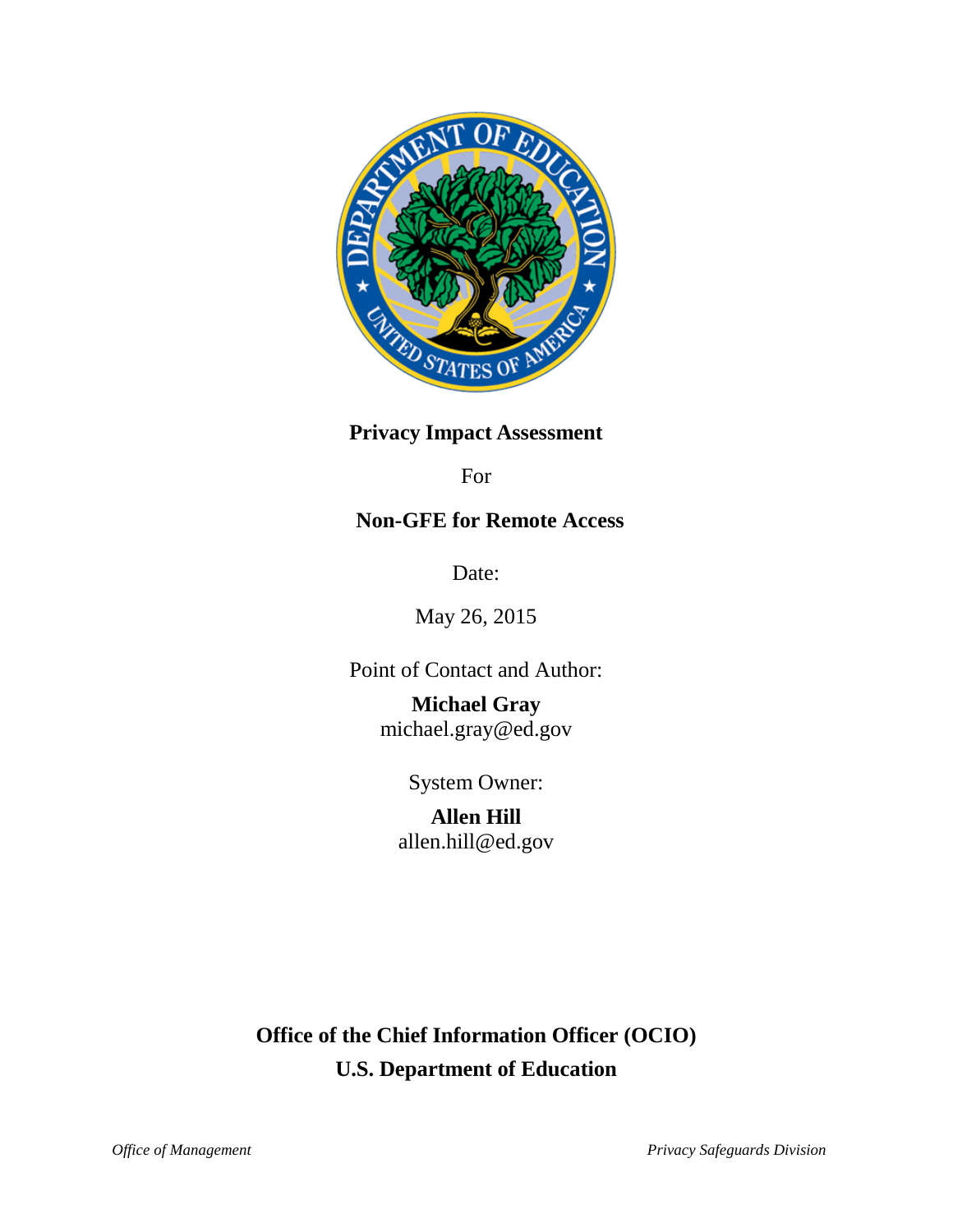

## **1. System Information.**

*Describe the system - include system name, system acronym, and a description of the system, to include scope, purpose and major functions. Indicate whether the system is new or existing and whether or not the PIA is new or being updated from a previous version; specify whether the system is "agency" or "contractor."*

The Network Access Control (NAC) is technology implemented to monitor the end points connecting to the network and enforce compliance to Department policies. By implementing this technology, the Department will be able to identify and prevent unauthorized and unsafe devices from accessing its trusted network, to have situational awareness of devices connected to the network, and enforce endpoint security compliance policies. NAC validates the security posture of endpoints against standard policies prior to granting access to the Department's trusted networks.

Endpoints are any system or device that connects to the Department's network and communicates with other entities over the network infrastructure such as servers, desktop computers, laptops, printers, and internet protocol (IP) phones. Endpoints can vary in hardware types, operating systems, and applications, and can be used within Department-managed facilities, data centers, employees' homes, and other remote places outside the Department's control. Endpoints can be government furnished equipment (GFE) or non-GFE.

# **2. Legal Authority.**

*Cite the legal authority to collect and use this data. What specific legal authorities, arrangements, and/or agreements regulate the collection of information?*

Privacy Act of 1974 5 U.S.C. § 552a (e)(10). Agencies are required to "establish appropriate administrative, technical, and physical safeguards to insure the security and confidentiality of records and to protect against any anticipated threats or hazards to their security or integrity which could result in substantial harm, embarrassment, inconvenience or unfairness to any individual on whom information is maintained.

# **3. Characterization of the Information.**

*What elements of personally identifiable information (PII) are collected and maintained by the system (e.g., name, social security number, date of birth, address, phone number)? What are the sources of information (e.g., student, teacher, employee, university)? How is the information collected (website, paper form, on-line form)? Is the information used to link or cross-reference multiple databases?*

NAC collects and maintains information about users' network and computer, but it does not collect or maintain Personally Identifiable Information (PII). In the course of monitoring the endpoints and determining whether the device should be granted access to the ED Network, the system will have access to employees' names and work contact information (phone number, email address), as well as information about the device being used to access the ED Network, such as operating system being used, switch and port information, and account information.

The system will be hosted on the EDUCATE Network. The EDUCATE PIA can be found here: http://www2.ed.gov/notices/pia/educate\_102809.pdf

The source of the information collected on GFE on the EDUCATE network will be Active Directory.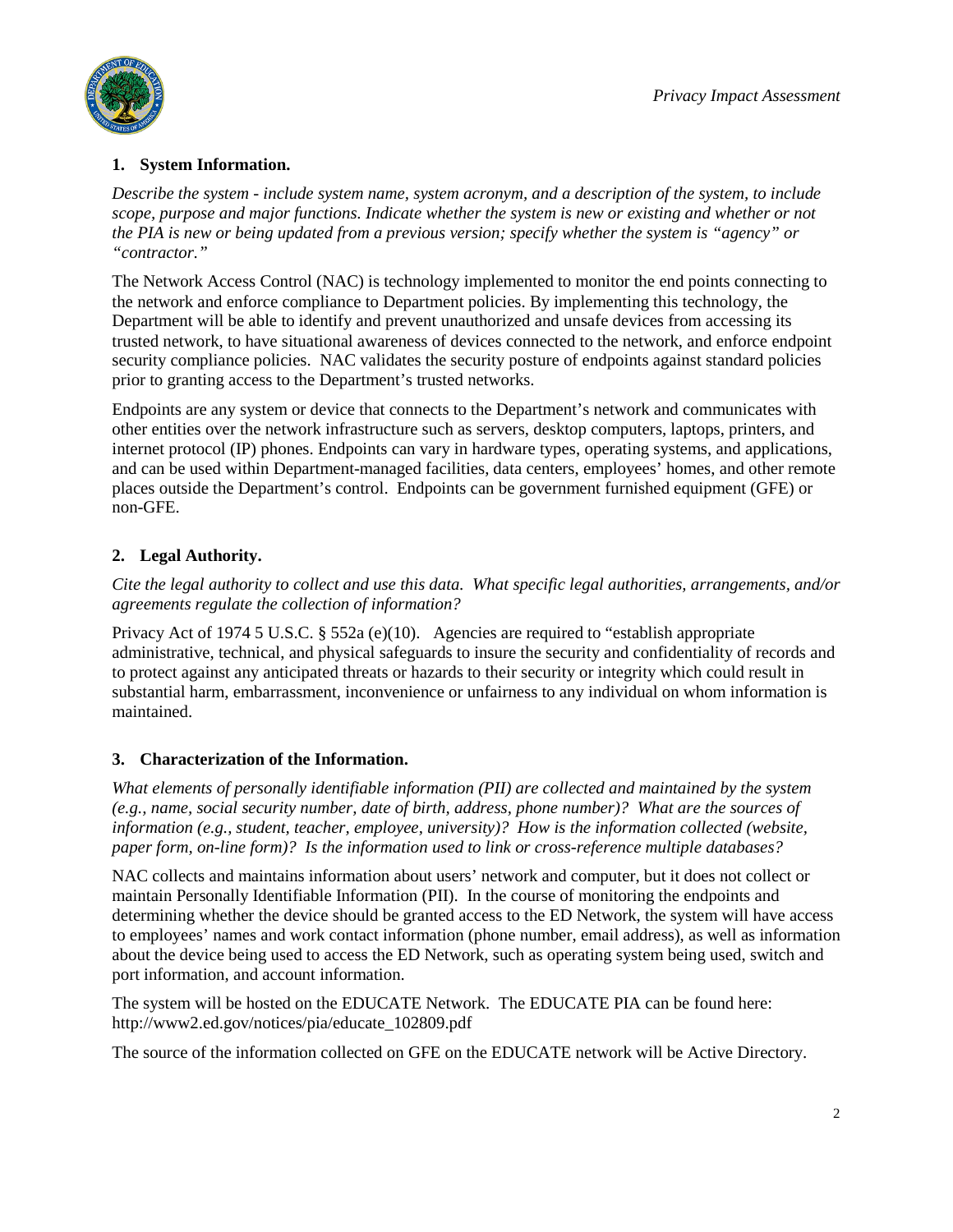

#### **4. Why is the information collected?**

*How is this information necessary to the mission of the program, or contributes to a necessary agency activity? Given the amount and any type of data collected, discuss the privacy risks (internally and/or externally) identified and how they were mitigated.*

The NAC accesses the data for the purpose of validating the security posture of all endpoints against standard policies prior to granting access to the Department's trusted networks, thus preventing compromised endpoints from accessing the trusted network and potentially compromising sensitive Department information. The potential privacy risk is that the system will have the ability to access endpoint information, including that of non-government furnished equipment. The risks are mitigated by accessing the least amount of information necessary to accomplish the objective. Additionally, the information that is collected will only be stored on the NAC appliance for no more than 4 days (96 hours). This technology is being implemented to improve the security posture of the ED Network. This technology will actually improve privacy risks, as it will reduce the risk of data breach risk associated with security vulnerabilities. In this case, the benefit of improving the overall security posture, outweighs the slight risk to personal privacy.

#### **5. Social Security Number (SSN).**

*If an SSN is collected and used, describe the purpose of the collection, the type of use, and any disclosures. Also specify any alternatives that you considered, and why the alternative was not selected. If system collects SSN, the PIA will require a signature by the Assistant Secretary or designee. If no SSN is collected, no signature is required.*

This technology does not collect, view, or access Social Security Numbers.

## **6. Uses of the Information.**

*What is the intended use of the information? How will the information be used? Describe all internal and/or external uses of the information. What types of methods are used to analyze the data? Explain how the information is used, if the system uses commercial information, publicly available information, or information from other Federal agency databases.*

The information accessed as part of the NAC solution will be used by the EDSOC/EDCIRC to validate the security posture of all supported endpoints against standard policies as they connect to the Department's trusted network. When a policy violation is detected on the endpoint, the technology prevents compromised endpoints from accessing the trusted network and potentially compromising sensitive Department information.

## **7. Internal Sharing and Disclosure.**

*With which internal ED organizations will the information be shared? What information is shared? For what purpose is the information shared?*

EDSOC/EDCIRC will share this information with the OCIO/Network Services Team, the Office of the Inspector General, and law enforcement, as required.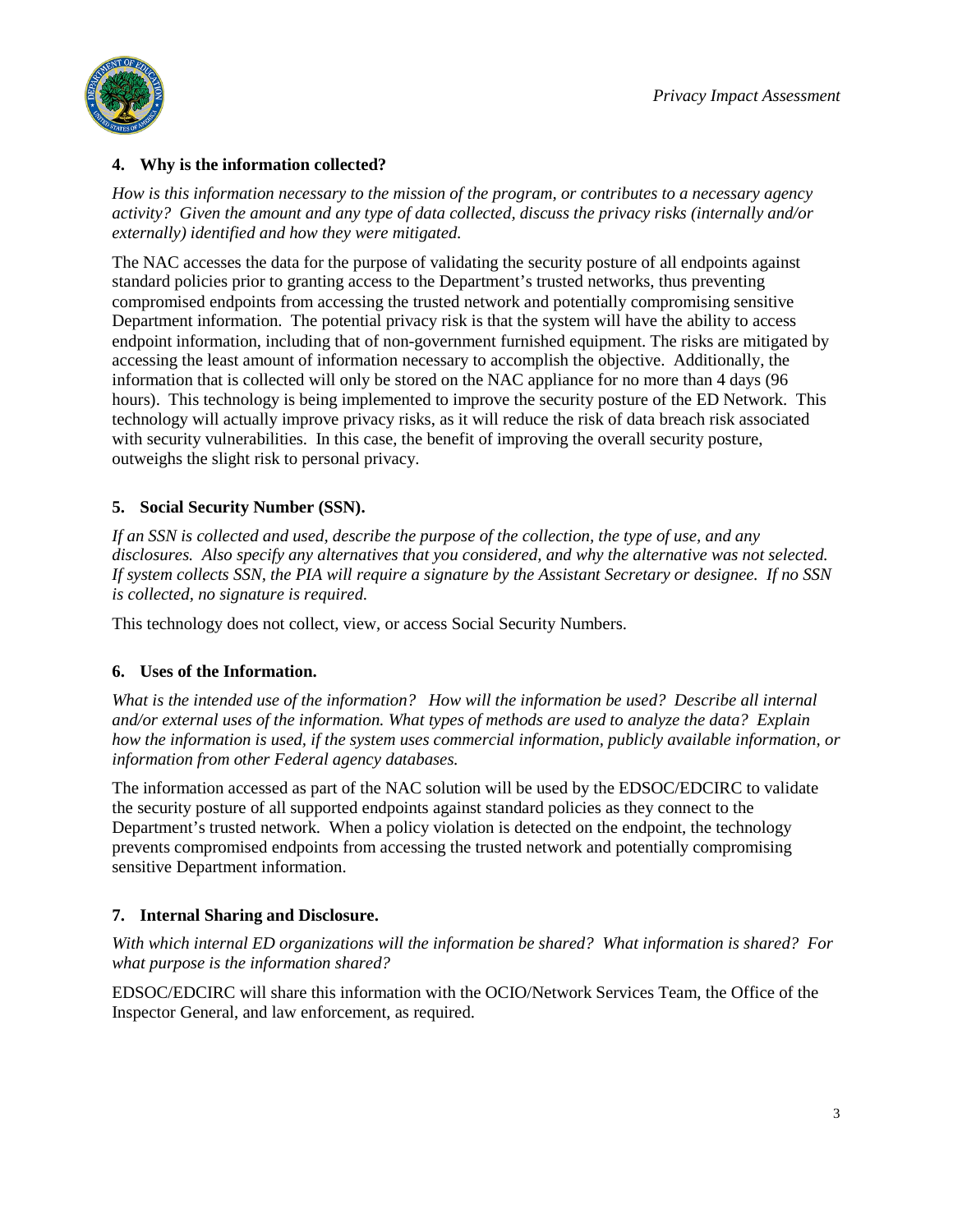

#### **8. External Sharing and Disclosure.**

*With what external entity will the information be shared (e.g., another agency for a specified programmatic purpose)? What information is shared? For what purpose is the information shared? How is the information shared outside of the Department? Is the sharing pursuant to a Computer Matching Agreement (CMA), Memorandum of Understanding or other type of approved sharing agreement with another agency?*

The information will not be shared outside of the Department.

## **9. Notice.**

*Is notice provided to the individual prior to collection of their information (e.g., a posted Privacy Notice)? What opportunities do individuals have to decline to provide information (where providing the information is voluntary) or to consent to particular uses of the information (other than required or authorized uses), and how individuals can grant consent?* 

A banner informing ED employees of the NAC technology will be displayed when employees log onto the system. Additionally, the Department or OCIO will be publishing notices on Ed-Notebook, and other ED communication methods.

In addition to the above, all employees are required to take annual Security Awareness Training. This training includes an explanation regarding the monitoring of governmental systems and devices and specifically notes that these systems and devices are monitored – and that no reasonable expectation of privacy should be assumed. Users grant consent when signing the rules of behavior for network access, and are prompted by a warning banner each time they access the network.

#### **10. Web Addresses.**

*List the web addresses (known or planned) that have a Privacy Notice.*

There will be no public facing web address for this system; therefore a privacy notice is not required.

## **11. Security.**

*What administrative, technical, and physical security safeguards are in place to protect the PII? Examples include: monitoring, auditing, authentication, firewalls, etc. Has a C&A been completed? Is the system compliant with any federal security requirements?* 

Since the NAC technology is part of the EDUCATE infrastructure security boundary, all NAC's administrative, technical and physical security safeguards are covered by the current EDUCATE C&A and Authority To Operate (ATO).

## **12. Privacy Act System of Records.**

*Is the information within the system retrieved by personal identifier? If so, is a system of records being created or altered under the Privacy Act, 5 U.S.C. 552a? Is this a Department-wide or Federal Government-wide SORN? If a SORN already exists, what is the SORN Number?* 

A system of record notice is not needed because any information collected is not retrieved by name or personal identifier. Therefore, a system of record as defined by the Privacy Act is not being created and the reporting requirements of OMB Circular A-130 do not apply.